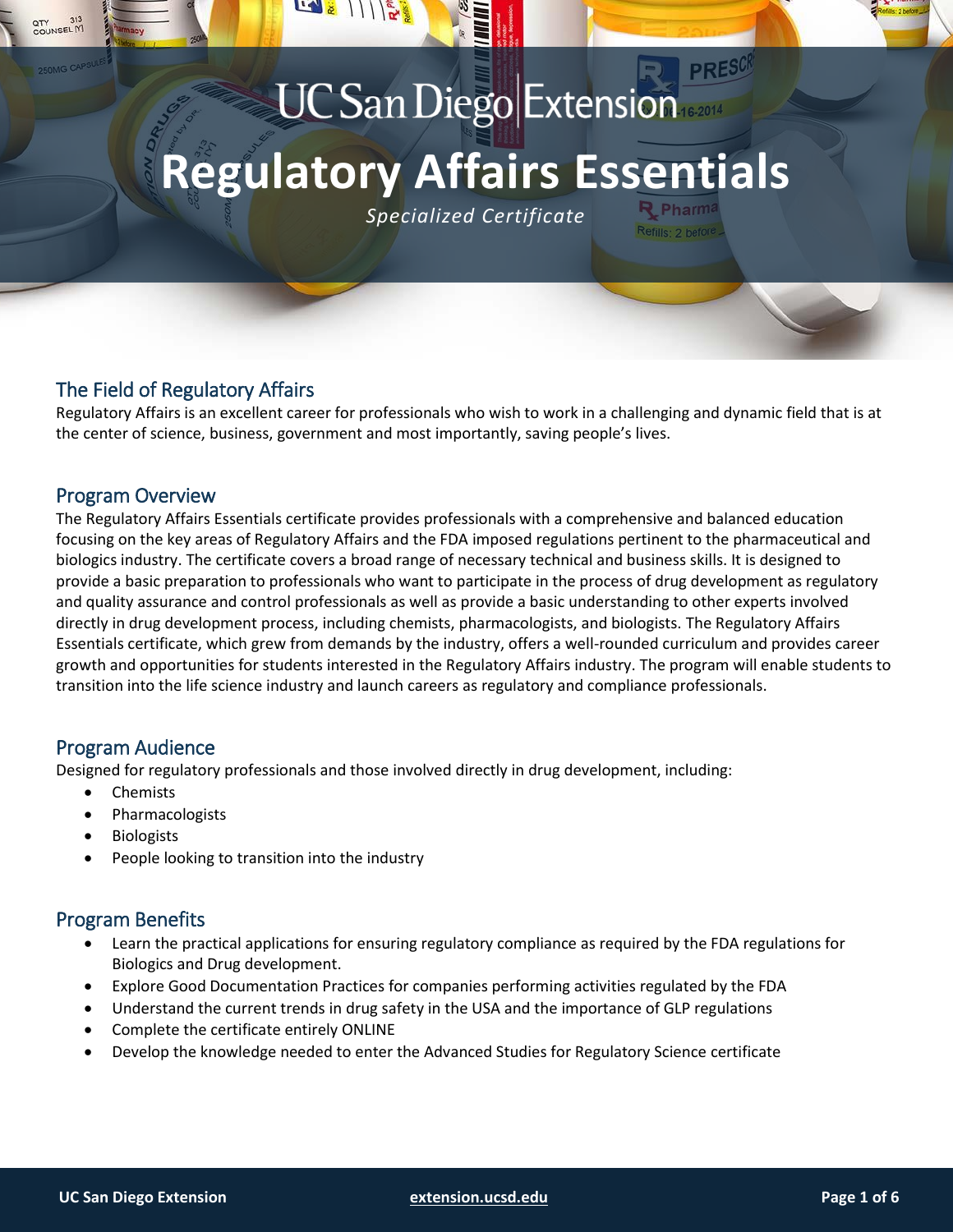# Program Details

## **Prerequisites**

Some background in science is presumed but is not required.

### Length

You technically have up to 5 years to complete your certificate once you apply, however, we do not recommend you take that long as this field could change significantly in that time span. On average, most students finish the certificate in 1 year.

### **Cost**

<span id="page-1-0"></span>UCSD Extension courses fees are different for each course. In general, it will cost the student roughly \$3,275 to finish the program.

### Requirements

There are five required courses in the Regulatory Affairs Essentials certificate. Students may take courses in any sequence, although taking "Regulatory Requirements for Drugs and Biologics" first is highly recommended.

| <b>Course Title</b>                                                | <b>Course No.</b> | <b>Units</b> | <b>Course Offered</b> |               |               |               |
|--------------------------------------------------------------------|-------------------|--------------|-----------------------|---------------|---------------|---------------|
|                                                                    |                   |              | Fall                  | <b>Winter</b> | <b>Spring</b> | <b>Summer</b> |
| <b>Required Courses</b>                                            |                   |              |                       |               |               |               |
| <b>Regulatory Requirements for Drugs &amp;</b><br><b>Biologics</b> | BIOL-40102        | 2.50         | Online                |               | Online        |               |
| <b>Regulatory Compliance for Drugs &amp; Biologics</b>             | BIOL-40101        | 2.00         | Online                | Online        | Online        | Online        |
| <b>Good Manufacturing Practices</b>                                | BIOL-40000        | 3.00         | Online                | Online        | Online        | Online        |
| <b>Good Laboratory Practices</b>                                   | BIOL-40085        | 2.00         | Online                |               | Online        |               |
| <b>Good Documentation Practices</b>                                | BIOL-40201        | 3.00         | Online                |               | Online        |               |

#### **Electives**

There are no elective courses for this certificate.

## Frequently Asked Questions

## About the Certificate

#### How do I apply to the certificate program?

*STEP 1:* If you have a My Extension student account, skip to Step 2. If you do not have a My Extension account, go to [myextension.ucsd.edu](https://myextension.ucsd.edu/?utm_source=faqs&utm_medium=pdf&utm_campaign=bst-regulatory-affairs-essentials), click "Create an account" on the right side of the page, and follow the instructions to create an account. Once you have a My Extension account, continue to Step 2.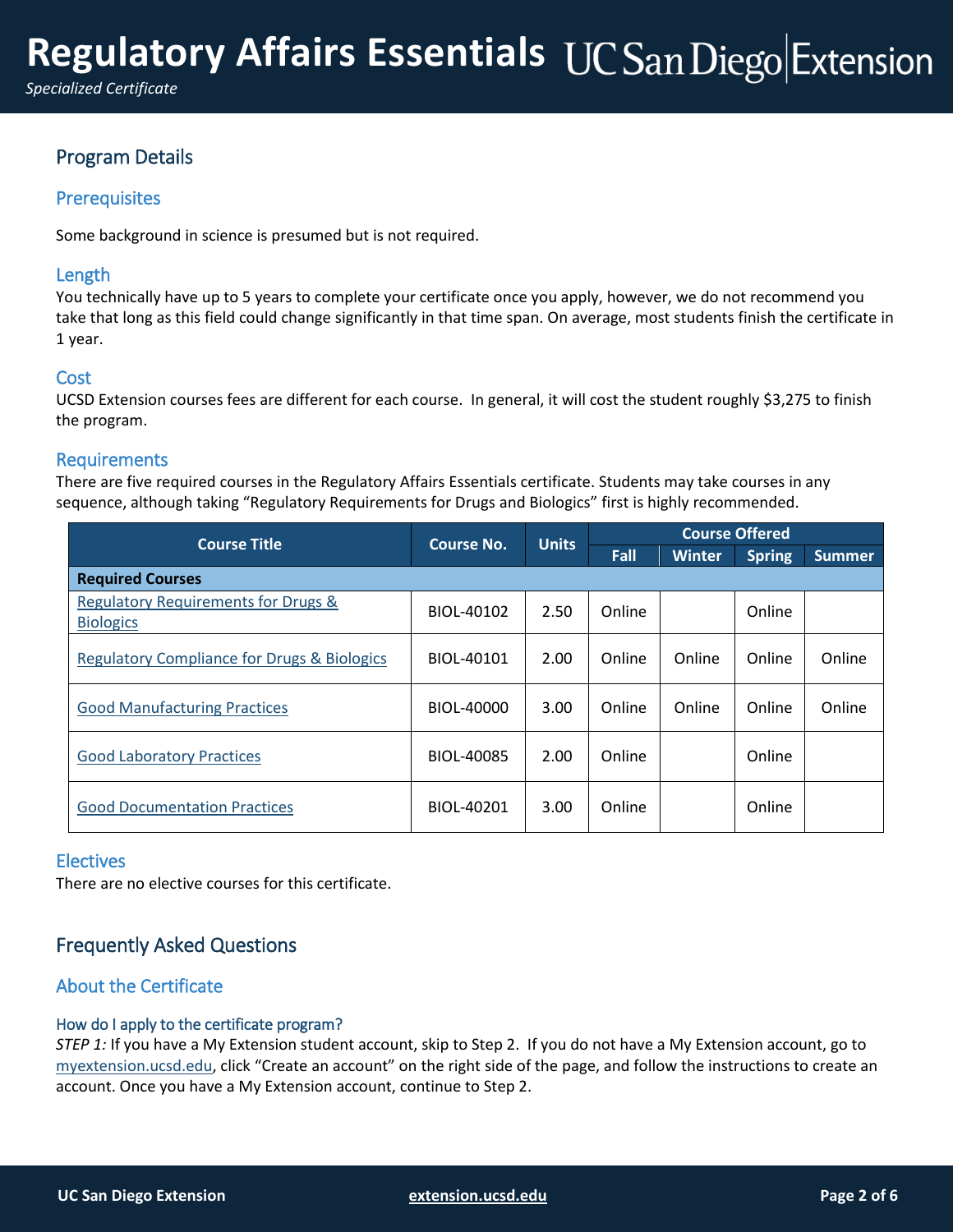*STEP 2:* Click on the "Apply Now" button on the certificate page. Complete the required fields on the application. Then click the "Save" button. Once you have saved the application, the "Submit" button will appear. Click the "Submit" button to submit your application for review and consideration. Once submitted, your application cannot be changed. You can track the progress of your application a[t My Extension.](https://myextension.ucsd.edu/?utm_source=faqs&utm_medium=pdf&utm_campaign=bst-regulatory-affairs-essentials)

#### Is there an application fee for the certificate program?

Current application or certificate enrollment fees, if any, are listed under the "Apply Now" button on [the certificate page](https://extension.ucsd.edu/courses-and-programs/regulatory-affairs-essentials?utm_source=faqs&utm_medium=pdf&utm_campaign=bst-regulatory-affairs-essentials) on our website.

#### Can I register for the certificate program at any time?

Yes, you may enroll in the program at any time. However, it is recommended that you enroll as soon as possible. The program curriculum may be updated at any time; if certificate requirements change, you must adhere to the curriculum *at the time of your enrollment into the certificate*. Enrolling in the certificate also gives you access to quarterly, personalized enrollment reminders from the program manager.

#### Can this certificate program be completed entirely online?

Yes! This program is designed for you to take it online in the convenience of your own home or office. Some courses may also have in-class options, but all program requirements can be completed online. For online courses, all assignments, tests, and quizzes can be completed online and submitted throug[h Blackboard,](https://ucsdextension.blackboard.com/webapps/portal/execute/tabs/tabAction?tab_tab_group_id=_14_1&utm_source=faqs&utm_medium=pdf&utm_campaign=bst-regulatory-affairs-essentials) our online learning platform.

#### How long do I have to complete the certificate?

You officially have five years from when you begin taking courses in the program to complete all requirements for the certificate.

#### If I already have the skills taught in one of the courses, can I skip that course?

If you have taken a course from an accredited university covering the learning objectives of a program course, you may be able to transfer your previous coursework to Extension. If you have not taken a course elsewhere, but already have the skills covered in a course, you may be able to substitute an alternate Extension course in its place. Please contact the program representative a[t unexbio3@ucsd.edu](mailto:unexbio3@ucsd.edu?subject=Regulatory%20Affairs%20Essentials) or 858-534-9353 for more information.

#### Is this certificate program open to non-California residents?

Yes, the program is open to non-California residents, including non-US residents. The tuition is the same for all students. If you have questions about how enrolling in courses may or may not affect your visa status, please contact our International Department at [ipinfo@ucsd.edu](mailto:ipinfo@ucsd.edu) or (858) 534-6784.

#### If I work full-time, will I still be able to complete this program?

Yes. Our programs are designed to be working-student friendly and most of our students are working professionals. The courses vary between two and three units, which amount to approximately 18-20 hours of class time for a two unit course and 27-30 hours of class time for a three unit course.

#### Is the program accredited?

UC San Diego is accredited by the Western Association of Schools and Colleges (WASC). UC San Diego Extension — like all other UC San Diego schools, colleges, and departments — is accredited by WASC through the University. All courses and certificate programs offered by UC San Diego Extension have been developed and are administered in accordance with Extension policy and the regulations of the Academic Senate of the University of California.

#### Will this program prepare me for a certification exam?

This program is not aligned with any one certification exam. Our programs are designed to provide students with knowledge that will make them valuable in the workforce.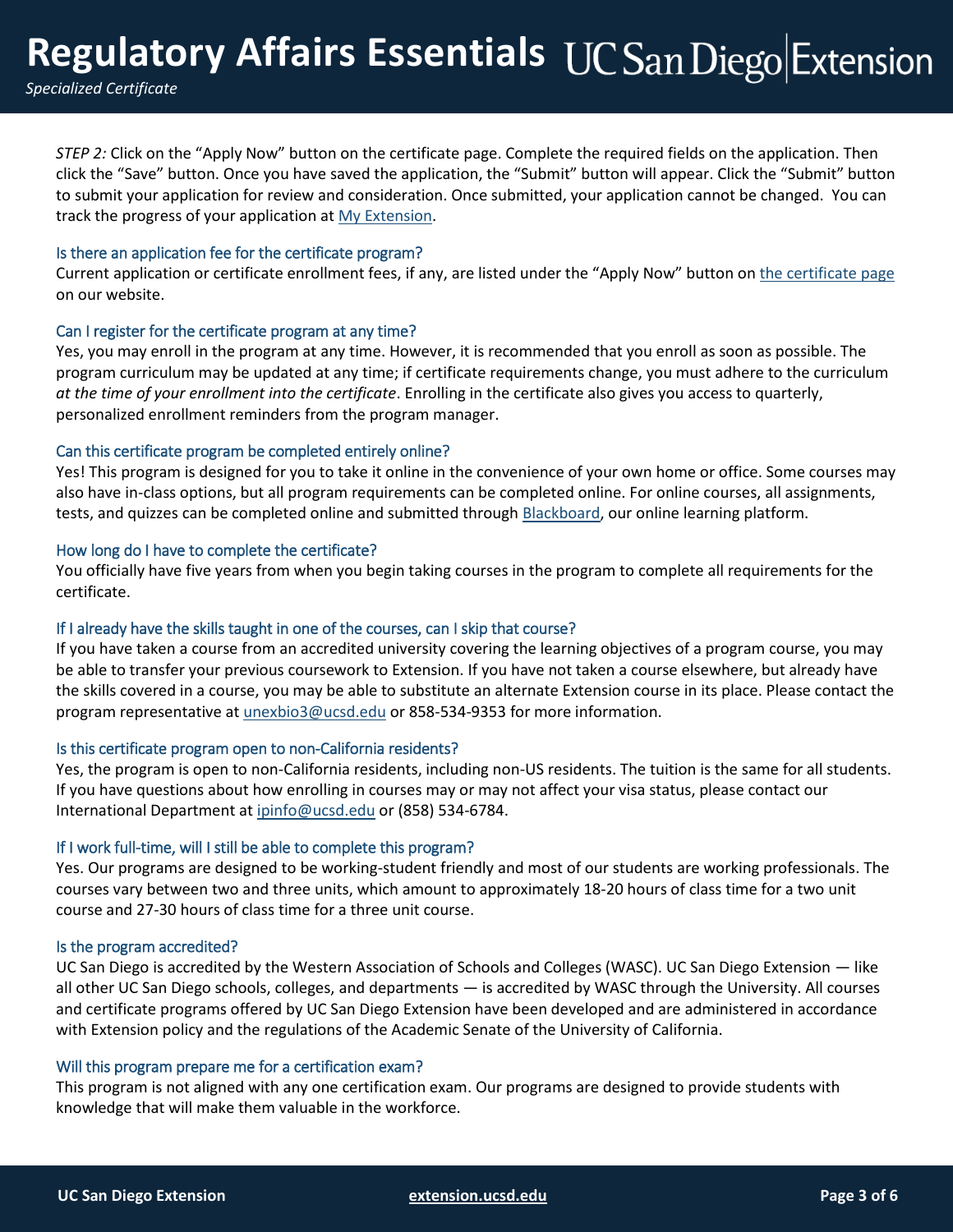*Specialized Certificate*

## How do I get my certificate once I have completed the requirements?

When you have paid your certificate fee and successfully completed all program requirements, you will need to request an audit by Student Services. To request an audit:

- In your [My Extension](https://myextension.ucsd.edu/?utm_source=faqs&utm_medium=pdf&utm_campaign=bst-regulatory-affairs-essentials) account, click on "My Courses."
- On the right side of the page under "My Certificates," click on the name of the certificate.
- On the right side of the page under "Tools," click on "Request Certificate Audit."
- Complete and submit the form that appears.

Once you have formally submitted your audit request, your certificate will be mailed to the address we have on file for you within ten business days.

#### Do you provide job or internship placement?

No, we do not currently offer job placement assistance, internships, or career services assistance.

#### Is financial aid available?

- UCSD Extension offers continuing education loans through UC Approved Lenders. Each institution offers low competitive interest rates and flexible payment options. You are also encouraged to contact your personal financial institution about possible lending solutions. Direct links to UC Approved Lenders can be found on our website's [Financial Resources](https://extension.ucsd.edu/student-resources/financial-resources?utm_source=faqs&utm_medium=pdf&utm_campaign=bst-regulatory-affairs-essentials) page.
- The Employment Development Department (EDD) provides a comprehensive range of employment and training services in partnership with state and local agencies/organizations. More information is available on their website at [edd.ca.gov.](http://edd.ca.gov/)
- Career Centers Located throughout San Diego County offer their communities comprehensive employment and training services benefiting both business and job seekers. More information is available on their website at [workforce.org.](http://workforce.org/)
- [Please click here for information about Veteran's Benefits](https://extension.ucsd.edu/student-resources/veterans-education-benefits?utm_source=faqs&utm_medium=pdf&utm_campaign=bst-regulatory-affairs-essentials).
- Free Application for Federal Student Aid (FAFSA) funds are limited to degree programs only, and cannot be used for courses or certificate fees at UCSD Extension.

## About the Courses

#### When does course enrollment open for each quarter?

Our classes post to our website and become open for enrollment approximately two months prior to the new quarter starting. If you'd like to get an email reminder you can sign up for our newsletter(s) in [My Extension,](https://myextension.ucsd.edu/?utm_source=faqs&utm_medium=pdf&utm_campaign=bst-regulatory-affairs-essentials) under the "Preferences" tab.

#### When should I enroll in a course?

We recommend enrolling as soon as possible, as occasionally classes will reach capacity.

#### Once I have enrolled in a course, when will I get online access to it?

If you have enrolled at least three days before the course begins, you will have access starting on the first day of class. You should receive an email from Student Services with instructions for how to login to the course. If you have enrolled on or after the start date of the course, you will have access to the course within one business day.

#### When does enrollment for a course close?

Enrollment in a course may be closed for one or more of the following reasons:

 The course is at capacity. If the course is at capacity you will only be able to join the waitlist. If space becomes available in the course, students on the waitlist are contacted in the order they joined the waitlist.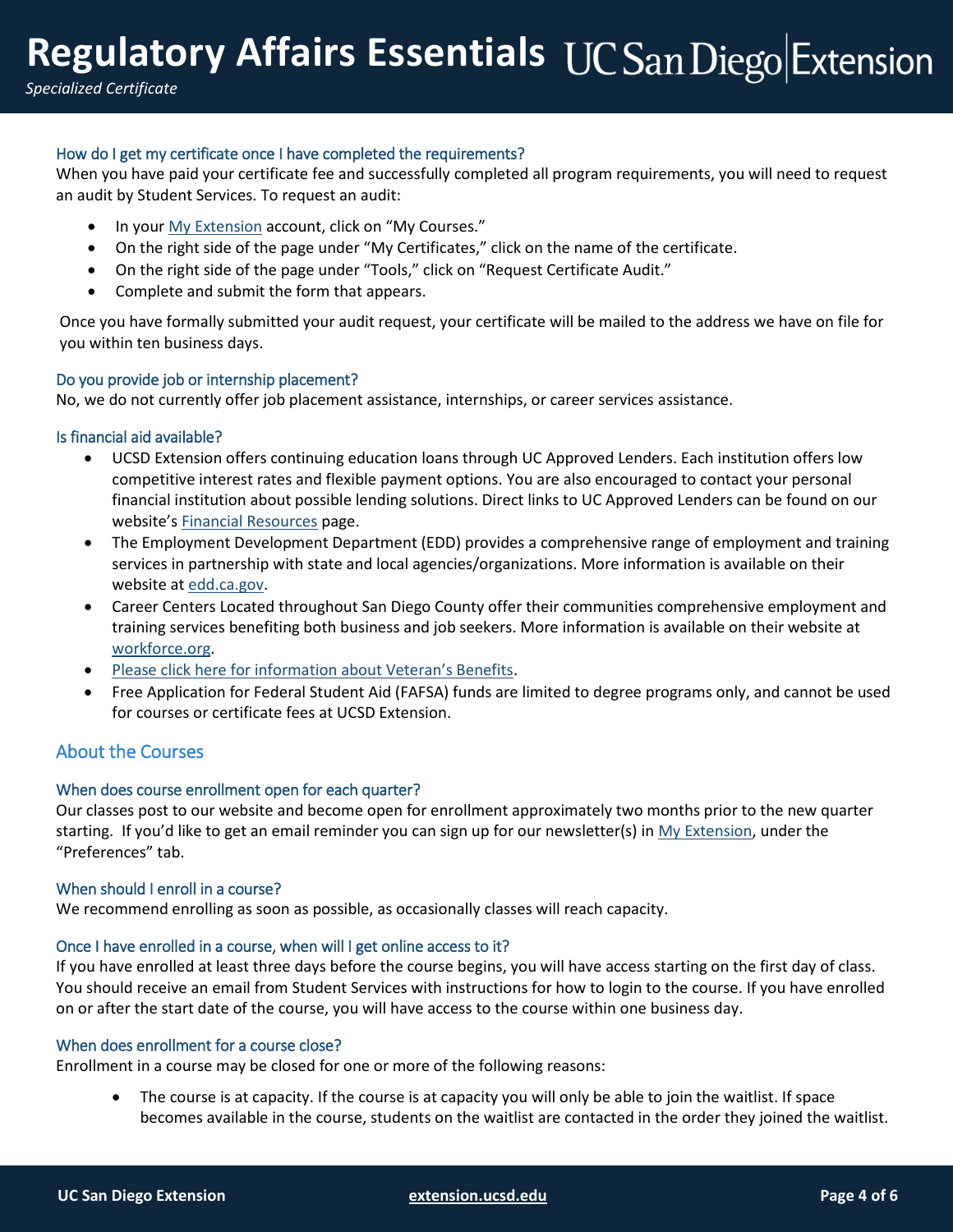# **Regulatory Affairs Essentials**

*Specialized Certificate*

- The course has progressed to a point where students will no longer be able to make-up missed work and be successful in the course.
- The course is cancelled due to low enrollments.

For all three of these reasons we recommend students enroll early in the courses they are interested in.

#### When is the refund deadline for courses?

The refund deadline for courses in this program is typically one week after the start of the course. This allows you to enroll in a course and participate in the course for approximately one week to determine if the course is a good fit. Then, if needed, either you may either transfer your enrollment to a different course or submit a drop request. The exact refund deadline for each section is listed in the section notes on the course page in our website, and you can also find it in [My Extension](https://myextension.ucsd.edu/?utm_source=faqs&utm_medium=pdf&utm_campaign=bst-regulatory-affairs-essentials) by clicking on "My Courses" and then the name of the course.

#### What are the grading options for courses?

You may take a course for one of three options: Letter Grade, Pass/No Pass, or Not for Credit. If you are taking a course towards a certificate you *must* complete your courses for credit (i.e. Pass/No Pass or Letter Grade) and receive a C-/Pass or higher grade. Grades below a C-, No Pass, and Not for Credit will *not* count towards certificate requirements.

#### What kind of credit do I earn?

The courses in this program are post-baccalaureate, professional-level, credit bearing courses. Credit earned in these courses may lead to the award of a formal certificate by UC San Diego Extension or may be applied toward an academic degree or professional credential, *subject to the approval of the receiving institution*.

If you wish to transfer credit, it is your responsibility to confer with the receiving institution before enrolling, as each individual academic institution decides whether or not to accept Extension's credits.

#### Are courses transferrable?

UC San Diego Extension is not a degree granting institution, however many UC San Diego Extension courses can be transferred to other colleges or universities. The transferability of credit is determined solely by the *receiving* institution. You should discuss how your individual courses will transfer with the Office of the Registrar at the receiving institution *prior to enrolling*.

#### Can I take a course without registering for the certificate?

Yes, you may take any course in this program without registering for the certificate, provided you have fulfilled any and all prerequisites for the course.

#### How long is each course?

Two unit courses run for approximately 6-7 weeks; three unit courses run for approximately 9-10 weeks. For exact course dates of upcoming sections, visit the webpage of the course you are interested in taking on our website.

#### When is each course offered?

Please visit the course page on our website to see when courses are typically offered. You can also see a full program schedule by clicking on the "View Schedule" button under the "Courses" section on [the certificate page](https://extension.ucsd.edu/courses-and-programs/regulatory-affairs-essentials?utm_source=faqs&utm_medium=pdf&utm_campaign=bst-regulatory-affairs-essentials) or under the [Program Requirements section of this document.](#page-1-0)

#### How many hours can I expect to spend studying outside of class time?

Each student has their own learning style so this can vary greatly. As a rule of thumb, expect to spend an average of two hours studying for every hour you spend in-class. For online courses, students should plan to spend approximately 8-10 hours per week viewing lectures and completing coursework.